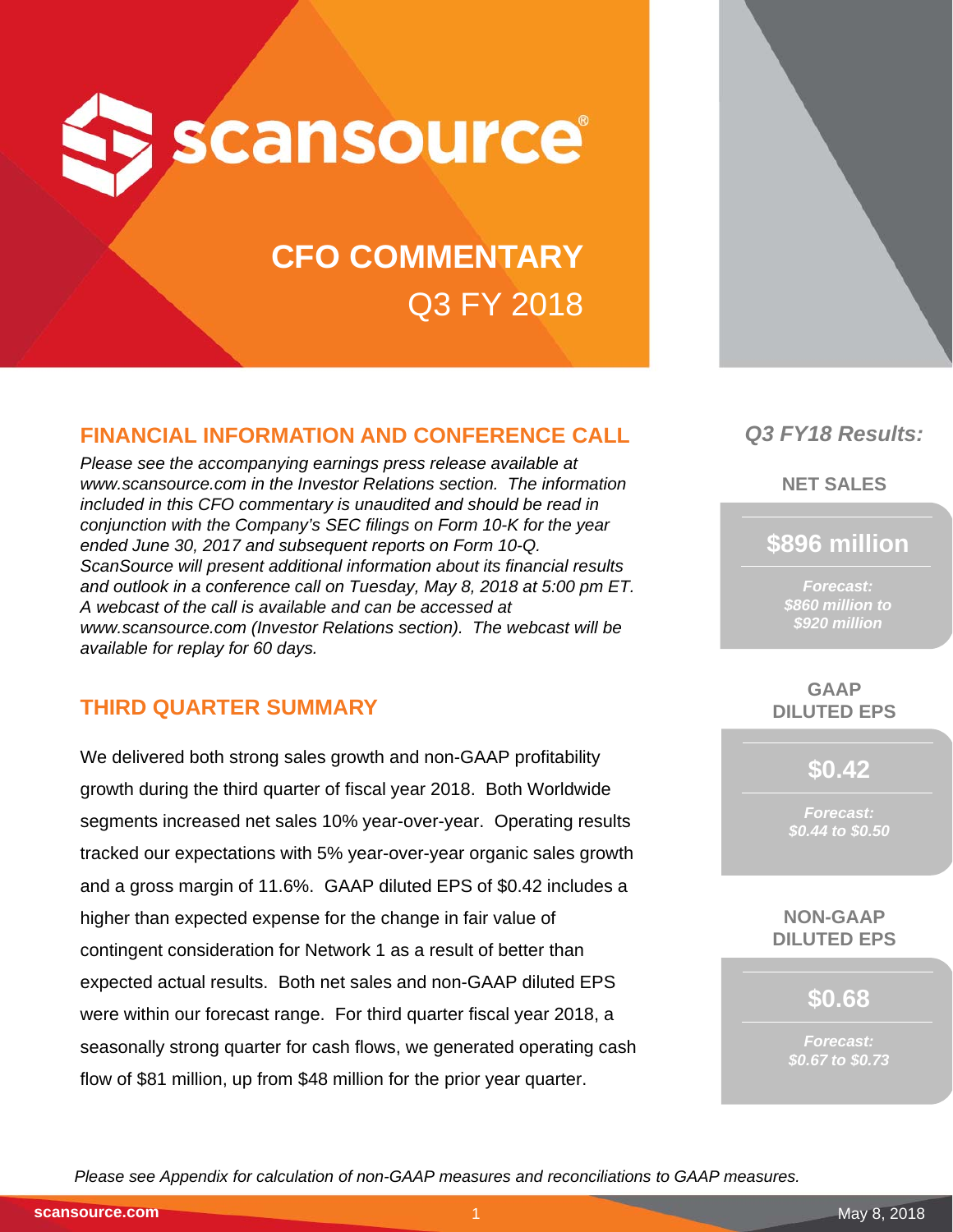

## **HIGHLIGHTS**

| \$ in millions, except EPS  | <b>Q3 FY18</b> | <b>Q2 FY18</b> | <b>Q3 FY17</b> | Y/Y<br>Change |
|-----------------------------|----------------|----------------|----------------|---------------|
| Net sales                   | \$895.6        | \$1,032.2      | \$813.5        | $+10%$        |
| Gross profit                | \$103.9        | \$113.0        | \$92.7         | $+12%$        |
| Gross profit margin %       | 11.6%          | 10.9%          | 11.4%          | $+21$ bps     |
| SG&A expenses               | \$72.7         | \$74.8         | \$63.9         | $+14%$        |
| Operating income            | \$17.9         | \$22.3         | \$20.0         | $-10%$        |
| Operating income %          | 2.0%           | 2.2%           | 2.5%           | $-46$ bps     |
| Non-GAAP operating income   | \$27.8         | \$34.7         | \$26.2         | $+6%$         |
| Non-GAAP operating income % | 3.1%           | 3.4%           | 3.2%           | $-10$ bps     |
| <b>GAAP</b> net income      | \$10.6         | \$8.0          | \$12.4         | $-14%$        |
| Non-GAAP net income         | \$17.5         | \$23.0         | \$16.4         | $+7%$         |
| <b>GAAP diluted EPS</b>     | \$0.42         | \$0.31         | \$0.49         | $-14%$        |
| Non-GAAP diluted EPS        | \$0.68         | \$0.90         | \$0.65         | $+5%$         |

- Net sales of \$896 million
	- 5% Y/Y organic growth
	- Organic growth for both Worldwide segments
	- Organic growth for North America, Latin America and Europe
- Gross profit margin of 11.6%
	- Q/Q increase from lower mix of big deals in North America
	- Y/Y includes higher margins from POS Portal acquisition
- Operating income of \$17.9 million and GAAP EPS of \$0.42 includes higher intangible amortization and higher expense for change in fair value of contingent consideration
- Non-GAAP operating income of \$27.8 million increased 6% Y/Y primarily from higher sales volumes, higher gross margin, and the addition of the POS Portal acquisition
- For Q3 FY18, effective tax rate of 32.6% and non-GAAP effective tax rate of 31.9%
- Non-GAAP EPS increased 5% Y/Y to \$0.68

*Non-GAAP operating income, non-GAAP net income and non-GAAP diluted EPS exclude amortization of intangibles, change in fair value of contingent consideration and tax reform charges.*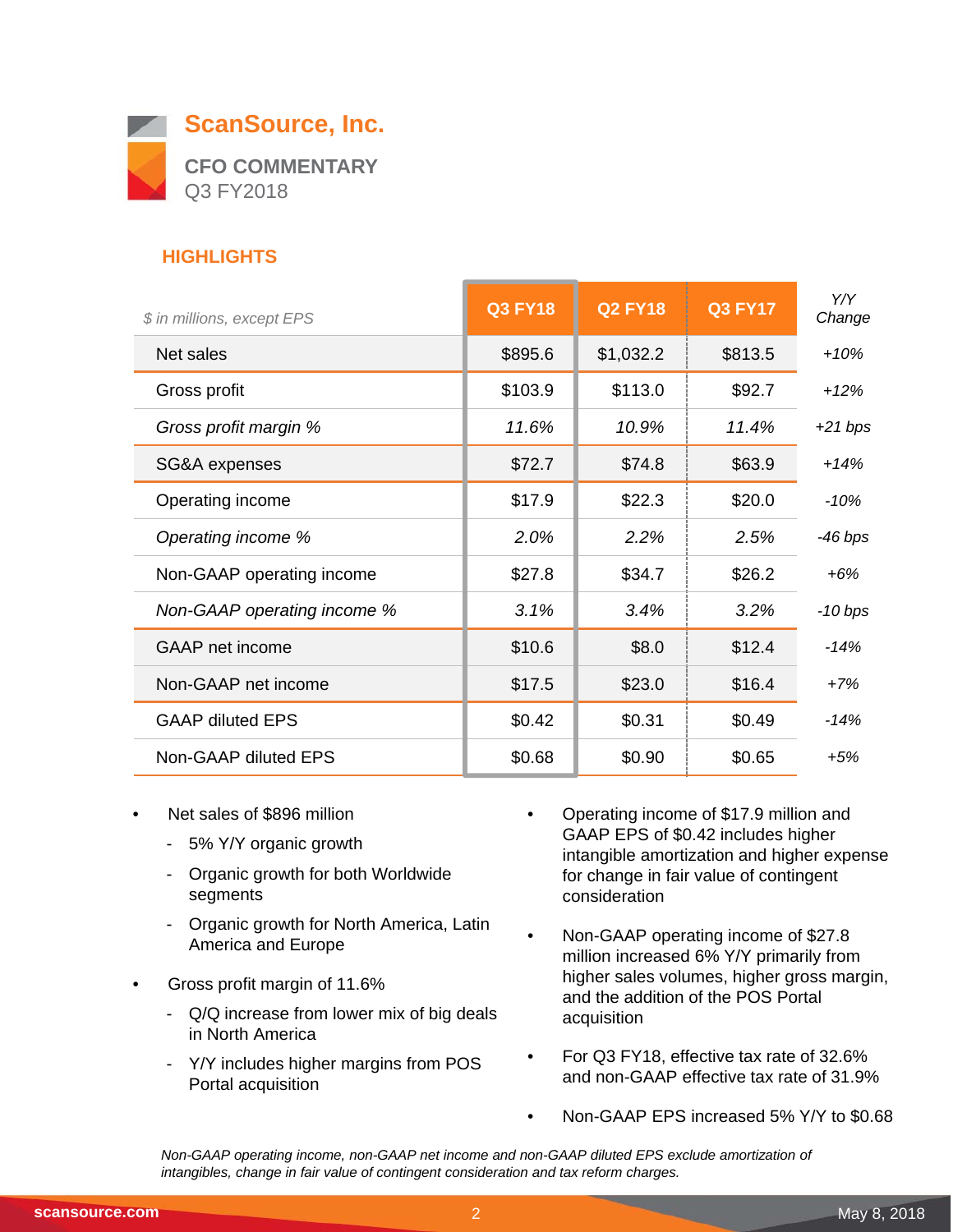

## **WORLDWIDE BARCODE, NETWORKING & SECURITY**

| \$ in millions              | <b>Q3 FY18</b> | <b>Q2 FY18</b> | <b>Q3 FY17</b> |
|-----------------------------|----------------|----------------|----------------|
| Net sales                   | \$604.3        | \$719.8        | \$549.0        |
| Gross profit                | \$56.5         | \$62.0         | \$45.9         |
| Gross margin                | 9.3%           | 8.6%           | 8.4%           |
| Operating income            | \$11.6         | \$15.5         | \$11.2         |
| Operating income %          | 1.9%           | 2.2%           | 2.0%           |
| Non-GAAP operating income   | \$13.9         | \$17.9         | \$12.3         |
| Non-GAAP operating income % | 2.3%           | 2.5%           | 2.2%           |

#### **Net Sales***, \$ in millions*

**Y/Y Growth +10%** *Y/Y Organic Growth +4%*



- Net sales of \$604 million, up 10% Y/Y
	- Includes POS Portal acquisition; organic growth, up 4% Y/Y
	- Growth led by mobile computing, POS business and networking
- Gross profit margin of 9.3%
	- Q/Q increase from lower mix of big deals
	- Y/Y increase from addition of higher margin POS Portal acquisition
- Operating income margin of 1.9% decreased 13 basis points Y/Y from higher intangible amortization
- Non-GAAP operating income margin of 2.3% increased 6 basis points Y/Y

*Organic growth, a non-GAAP measure, reflects reported sales growth less impacts from foreign currency translation and acquisitions. Non-GAAP operating income excludes amortization of intangibles and change in fair value of contingent consideration.*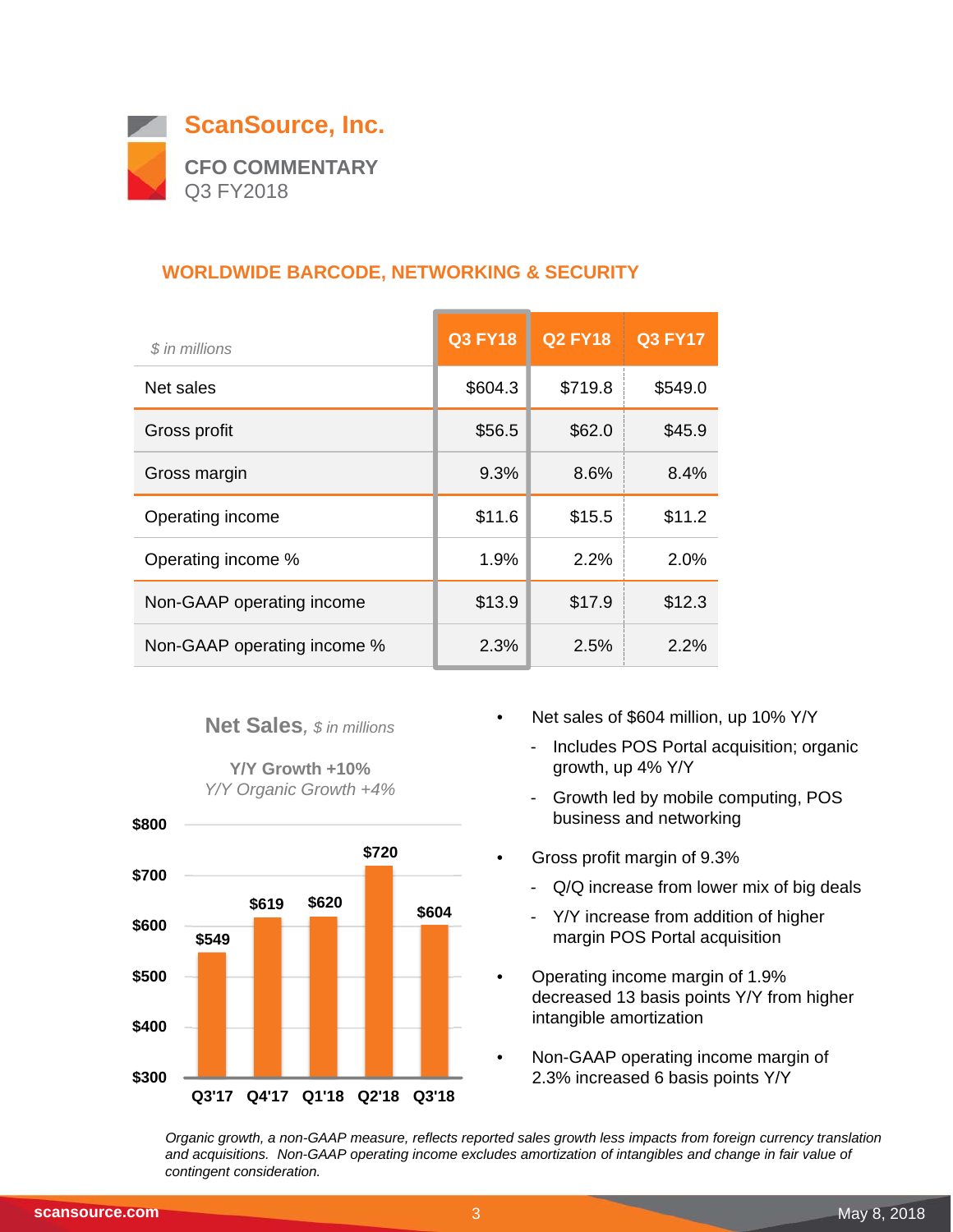

## **WORLDWIDE COMMUNICATIONS & SERVICES**

| \$ in millions              | <b>Q3 FY18</b> | <b>Q2 FY18</b> | <b>Q3 FY17</b> |
|-----------------------------|----------------|----------------|----------------|
| Net sales                   | \$291.3        | \$312.4        | \$264.6        |
| Gross profit                | \$47.4         | \$51.0         | \$46.8         |
| Gross margin                | 16.3%          | 16.3%          | 17.7%          |
| Operating income            | \$6.4          | \$6.8          | \$8.8          |
| Operating income %          | 2.2%           | 2.2%           | 3.3%           |
| Non-GAAP operating income   | \$14.0         | \$16.9         | \$13.9         |
| Non-GAAP operating income % | 4.8%           | 5.4%           | 5.2%           |

#### **Net Sales***, \$ in millions*

**Y/Y Growth +10%** *Y/Y Organic Growth +9%*



- Net sales of \$291 million, up 10% Y/Y
	- Strong sales growth in Latin America and North America
	- Intelisys net sales increased 20% Y/Y
- Gross profit margin of 16.3%
	- Unchanged Q/Q
	- Y/Y decrease from unusually high vendor program recognition in prior year
- Operating income margin decreased to 2.2% from a higher expense for the change in fair value of contingent consideration
- Non-GAAP operating margin of 4.8% decreased Q/Q and Y/Y

*Organic growth, a non-GAAP measure, reflects reported sales growth less impacts from foreign currency translation and acquisitions. Non-GAAP operating income excludes amortization of intangibles and change in fair value of contingent consideration.*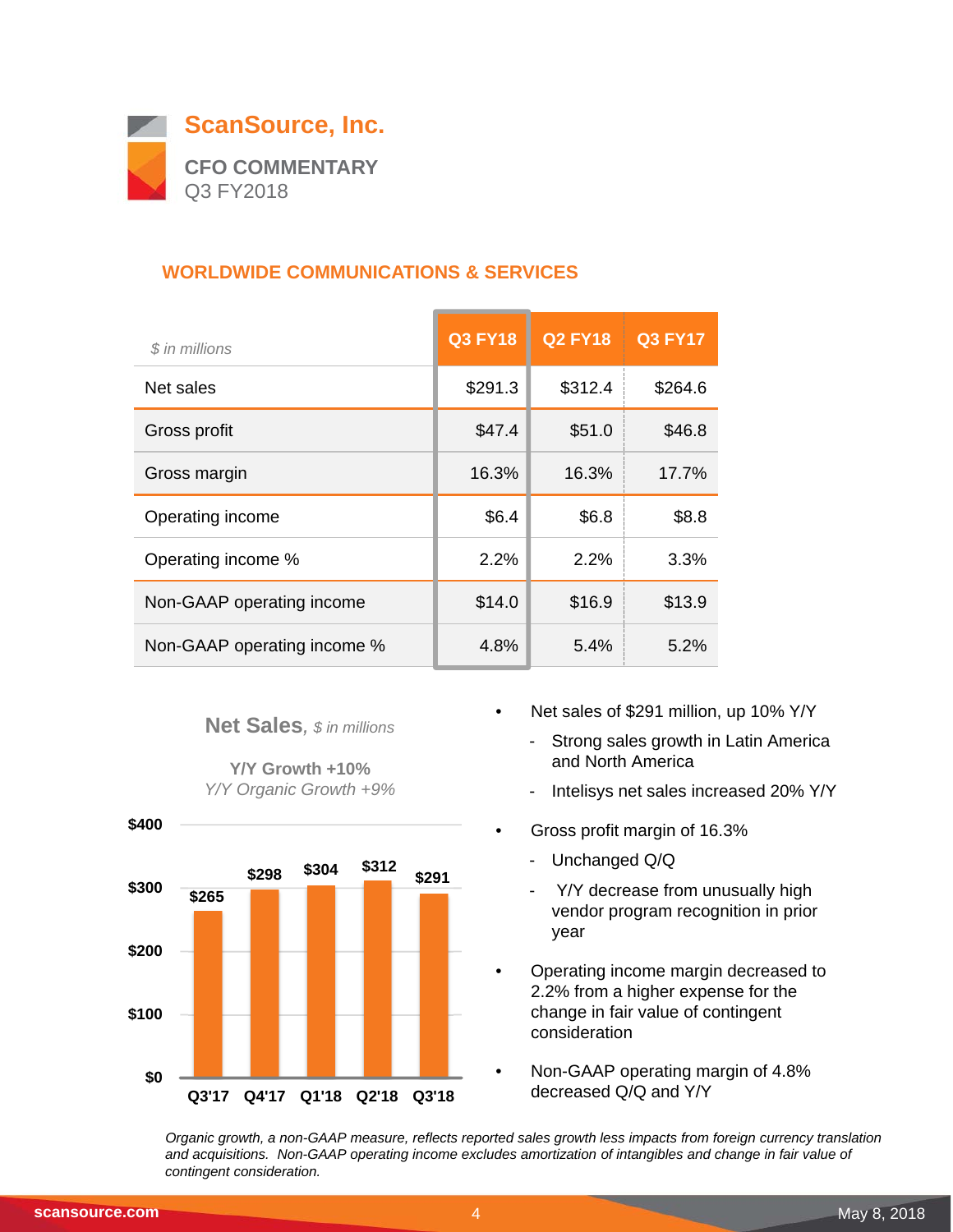

## **WORKING CAPITAL**

| \$ in millions                         | <b>Q3 FY18</b> | <b>Q2 FY18</b> | <b>Q3 FY17</b> |
|----------------------------------------|----------------|----------------|----------------|
| Accounts receivable (Q/E)              | \$664.1        | \$717.3        | \$565.2        |
| Days sales outstanding in receivables* | 64             | 60             | 60             |
| Inventory $(Q/E)$                      | \$569.5        | \$581.8        | \$514.2        |
| Inventory turns                        | 5.5            | 6.2            | 5.6            |
| Accounts payable (Q/E)                 | \$496.7        | \$515.3        | \$437.2        |
| Paid for inventory days*               | 11.6           | 9.4            | 12.5           |
| Working capital (Q/E) (AR+INV-AP)      | \$736.9        | \$783.8        | \$642.3        |

*\* Excludes the impact of Intelisys for all periods; paid for inventory days represent Q/E inventory days less Q/E accounts payable days*

- Working capital of \$736.9, up 15% Y/Y and down 6% Q/Q
- Higher Y/Y working capital investment to support growth
- Days sales outstanding in receivables increased to 64 days
	- Aging of receivables portfolio, primarily in North America
	- Offering of extended credit terms in certain international markets
- Inventory turns of 5.5x with inventory up 11% Y/Y and down 2% Q/Q
- Paid for inventory days of 11.6 reflect timing of accounts payable

 $\overline{\phantom{0}}$ 

5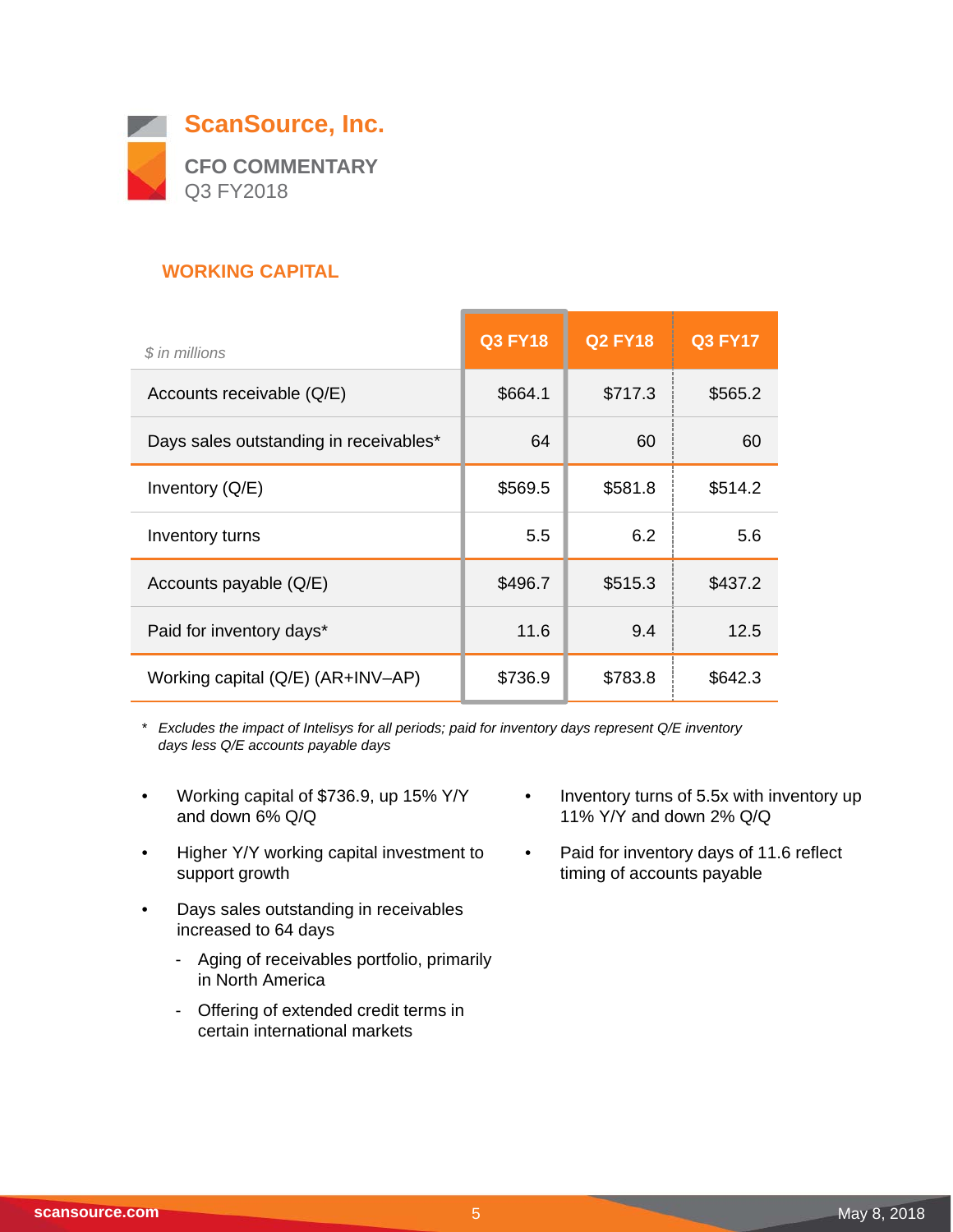

## **CASH FLOW AND BALANCE SHEET HIGHLIGHTS**

| \$ in millions                                  | <b>Q3 FY18</b> | <b>Q2 FY18</b> | <b>Q3 FY17</b> |
|-------------------------------------------------|----------------|----------------|----------------|
| Adjusted EBITDA (QTR)*                          | \$32.8         | \$39.4         | \$29.2         |
| Adjusted ROIC (QTR)*                            | 11.2%          | 13.3%          | 12.6%          |
| Operating cash flow (QTR)                       | \$81.0         | \$(46.8)       | \$48.4         |
| Operating cash flow, trailing 12-months         | \$7.6          | \$(25.0)       | \$112.0        |
| Cash and cash equivalents (Q/E)                 | \$35.4         | \$35.4         | \$62.2         |
| Debt $(Q/E)$                                    | \$282.2        | \$360.9        | \$113.9        |
| Net debt to adjusted EBITDA, trailing 12-months | 1.8x           | 2.4x           | 0.5x           |
| Shares repurchased $-$ # of shares (QTR)        | --             |                |                |
| Shares repurchased – dollars (QTR)              | --             |                |                |
| Remaining authorization under plan (as of Q/E)  | \$99.7         | \$99.7         | \$99.7         |

*\* Excludes non-GAAP adjustments and change in fair value of contingent consideration*

- Adjusted EBITDA of \$32.8 million, up 12% Y/Y, from higher sales volume and the addition of the POS Portal acquisition
- Adjusted return on invested capital of 11.2%, down from prior year due to increased borrowings on revolving credit facility for POS Portal acquisition
- Generated strong operating cash flow of \$81.0 million for the third quarter, in line with expectations
- Cash and cash equivalent balances of \$35.4 million at 3/31/18, including \$27.6 million held outside of the U.S.
- Net debt to trailing 12-months adjusted EBITDA is 1.8x
- No shares repurchased during the quarter
- Balance sheet remains strong and provides us with the ability to execute our capital allocation plan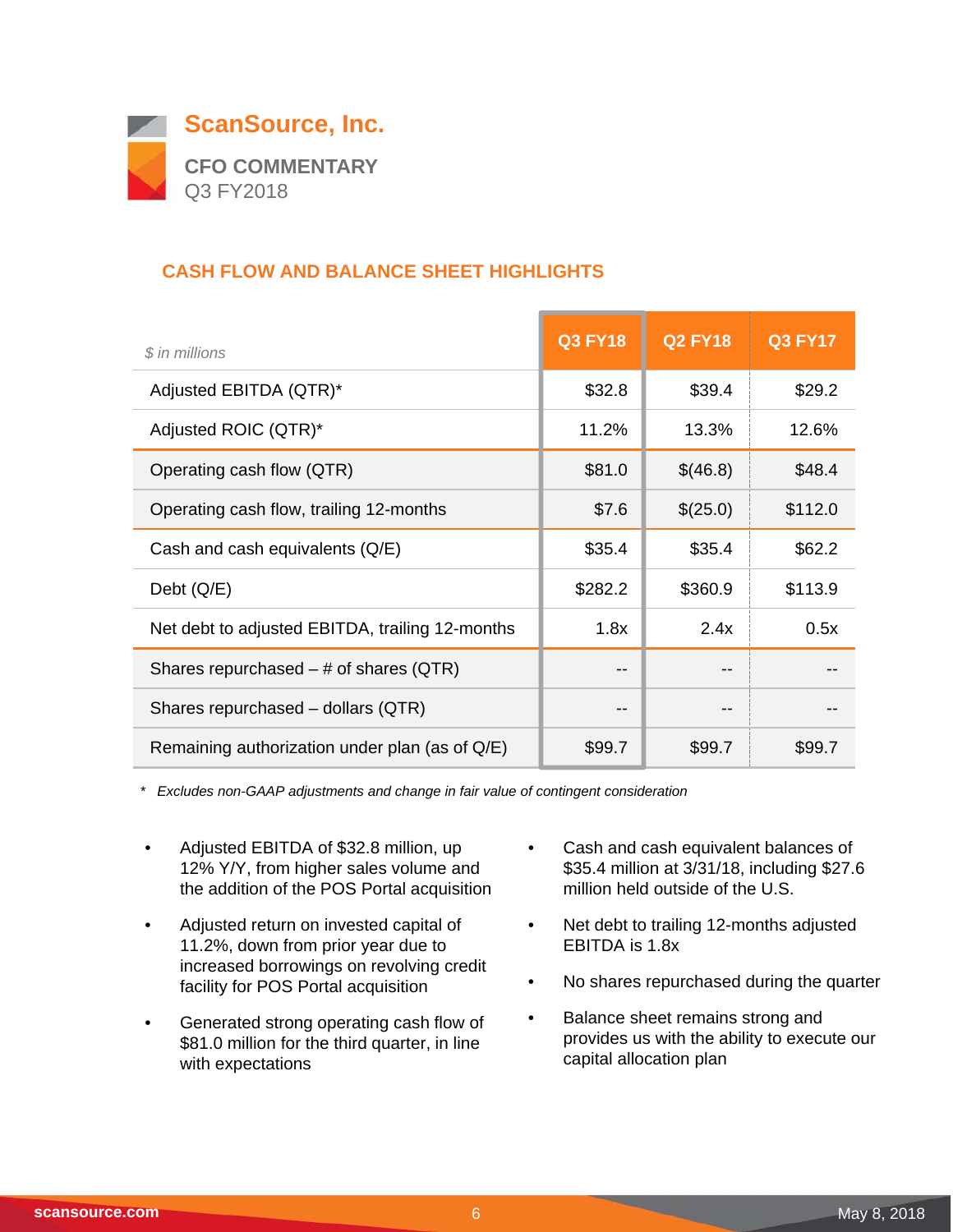

## **Q4 FY18 OUTLOOK\***

**For the quarter ending June 30, 2018:**



- Outlook as of May 8, 2018
- Non-GAAP diluted EPS excludes amortization of intangible assets, change in fair value of contingent consideration and acquisition costs
- Forecast midpoint reflects organic sales growth in the low single digits for both segments
- Reflects the following FX rates: \$1.21 to EUR 1.00 for the Euro, \$0.29 to R\$1.00 for the Brazilian real (R\$3.45 to \$1), and \$1.38 to GBP 1.00 for the British pound
- Expect foreign currency translation to positively impact sales by approximately \$7 million
- Assumes an effective tax rate of 30.4% for Q4 FY18; for FY19, anticipate an effective tax rate of 26% to 27%
- Expect interest expense over the next few quarters to be similar to the March quarter from higher interest rates and lower average debt balances; assumes interest expense will be approximately \$2.6 million for fourth quarter fiscal year 2018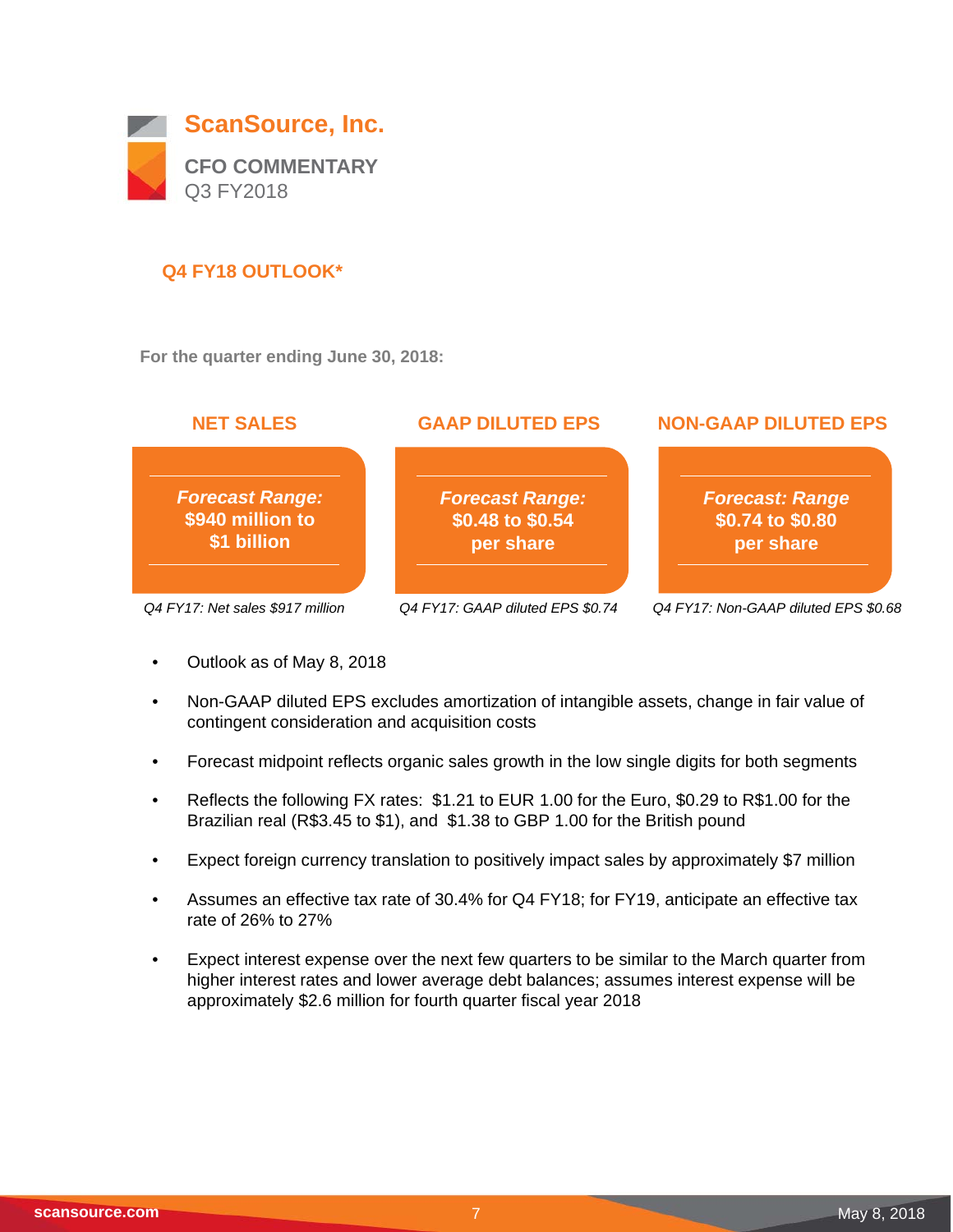

#### **FORWARD-LOOKING STATEMENTS**

This CFO Commentary contains certain comments that are "forward-looking" statements, including statements about expected EBITDA, return on invested capital ("ROIC"), sales, GAAP diluted earnings per share ("EPS"), non-GAAP diluted EPS, foreign currency rates, tax rates and interest expense that involve plans, strategies, economic performance and trends, projections, expectations, costs or beliefs about future events and other statements that are not descriptions of historical facts. Forwardlooking information is inherently subject to risks and uncertainties.

Any number of factors could cause actual results to differ materially from anticipated or forecasted results, including but not limited to, changes in interest and exchange rates and regulatory regimes impacting our international operations, the impact of tax reform laws, the failure of acquisitions to meet our expectations, the failure to manage and implement our organic growth strategy, credit risks involving our larger customers and vendors, termination of our relationship with key vendors or a significant modification of the terms under which we operate with a key vendor, the decline in demand for the products and services that we provide, reduced prices for the products and services that we provide due both to competitor and customer actions, and other factors set forth in the "Risk Factors" contained in our annual report on Form 10-K for the year ended June 30, 2017, and subsequent reports on Form 10-Q, filed with the Securities and Exchange Commission ("SEC").

Although ScanSource believes the expectations in its forward-looking statements are reasonable, it cannot guarantee future results, levels of activity, performance or achievement. ScanSource disclaims any obligation to update or revise any forwardlooking statements, whether as a result of new information, future events, or otherwise, except as may be required by law.

#### **NON-GAAP FINANCIAL INFORMATION**

In addition to disclosing results that are determined in accordance with United States Generally Accepted Accounting Principles ("GAAP"), the Company also discloses certain non-GAAP measures, including non-GAAP operating income, non-GAAP operating income margin, non-GAAP net income, non-GAAP diluted EPS, adjusted EBITDA, ROIC and net sales excluding the impact of foreign currency translation and acquisitions (organic growth). A reconciliation of the Company's non-GAAP financial information to GAAP financial information is provided in the Appendix and in the Company's Form 8-K, filed with the SEC, with the quarterly earnings press release for the period indicated.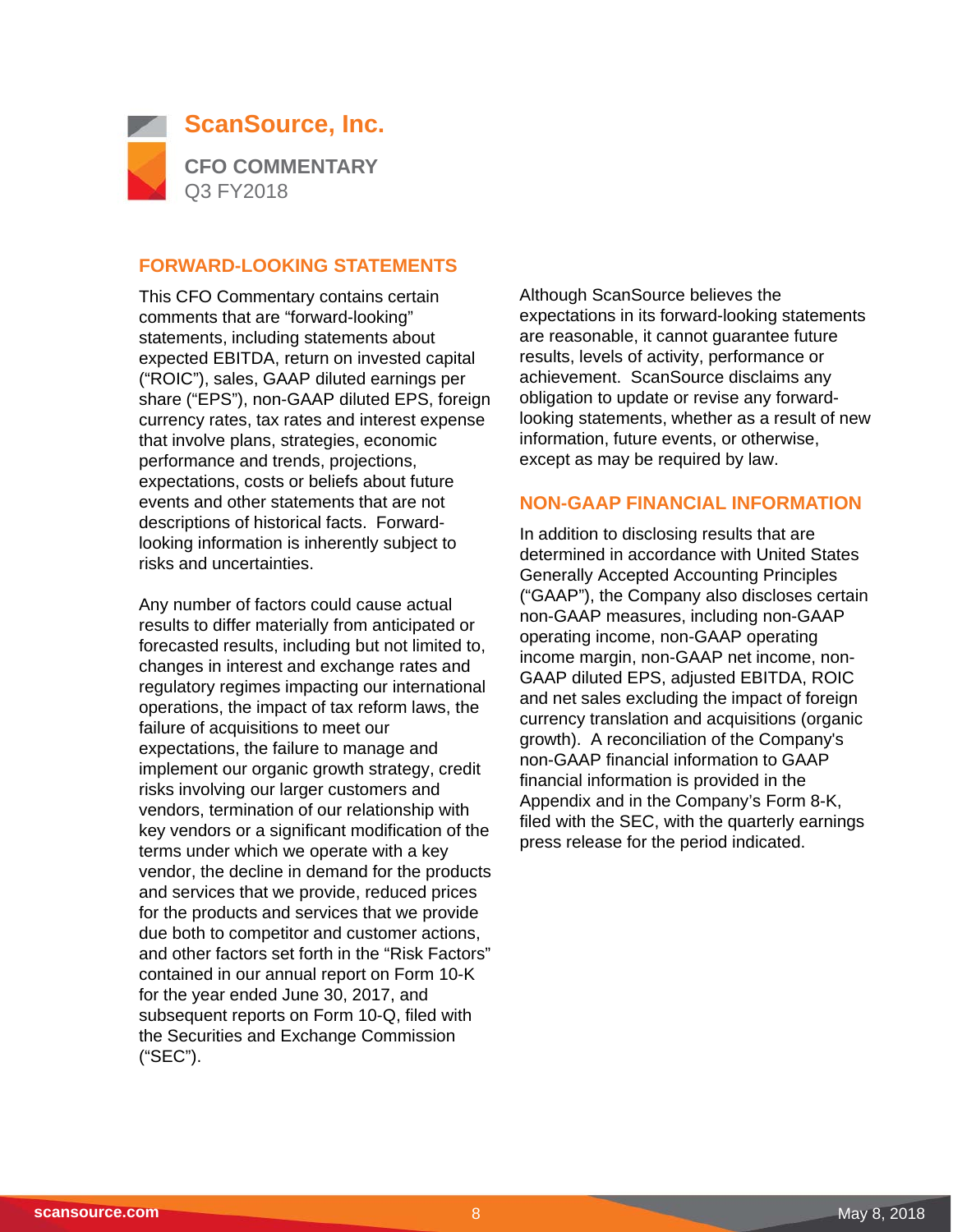

## **Operating Income, Pre-Tax Income, Net Income & EPS – QTR**

| (\$ in thousands)                                                       | Quarter Ended March 31, 2018 |                            |    |                          |   |                      |    |                              |  |  |
|-------------------------------------------------------------------------|------------------------------|----------------------------|----|--------------------------|---|----------------------|----|------------------------------|--|--|
|                                                                         |                              | Operating<br><b>Income</b> |    | <b>Pre-tax</b><br>income |   | <b>Net</b><br>income |    | <b>Diluted</b><br><b>EPS</b> |  |  |
| GAAP measure                                                            | \$                           | 17.941                     | \$ | 15.792                   | S | 10.649               | \$ | 0.42                         |  |  |
| Adjustments:                                                            |                              |                            |    |                          |   |                      |    |                              |  |  |
| Amortization of intangible assets<br>Change in fair value of contingent |                              | 5.103                      |    | 5.103                    |   | 3.590                |    | 0.14                         |  |  |
| consideration                                                           |                              | 4.801                      |    | 4.801                    |   | 3.272                |    | 0.12                         |  |  |
| Non-GAAP measure                                                        |                              | 27,845                     |    | 25,696                   |   | 17,511               |    | 0.68                         |  |  |

|                                                                         | <b>Quarter Ended December 31, 2017</b> |                   |        |                      |        |                              |      |  |  |
|-------------------------------------------------------------------------|----------------------------------------|-------------------|--------|----------------------|--------|------------------------------|------|--|--|
|                                                                         | Operating<br><b>Income</b>             | Pre-tax<br>income |        | <b>Net</b><br>income |        | <b>Diluted</b><br><b>EPS</b> |      |  |  |
| GAAP measure                                                            | \$<br>22.341                           | S                 | 20.310 | S                    | 7.969  | \$                           | 0.31 |  |  |
| Adjustments:                                                            |                                        |                   |        |                      |        |                              |      |  |  |
| Amortization of intangible assets<br>Change in fair value of contingent | 5,487                                  |                   | 5.487  |                      | 3.648  |                              | 0.14 |  |  |
| consideration                                                           | 6.913                                  |                   | 6.913  |                      | 4,742  |                              | 0.18 |  |  |
| Tax reform charges (a)                                                  |                                        |                   |        |                      | 6,689  |                              | 0.26 |  |  |
| Non-GAAP measure                                                        | 34.741                                 |                   | 32.710 | \$                   | 23,048 | \$                           | 0.90 |  |  |

|                                                                         |                            | Quarter Ended March 31, 2017 |     |                   |                      |        |                              |      |  |
|-------------------------------------------------------------------------|----------------------------|------------------------------|-----|-------------------|----------------------|--------|------------------------------|------|--|
|                                                                         | Operating<br><b>Income</b> |                              |     | Pre-tax<br>income | <b>Net</b><br>income |        | <b>Diluted</b><br><b>EPS</b> |      |  |
| GAAP measure                                                            | \$                         | 19.978                       | \$. | 19.571            | \$                   | 12.424 | \$                           | 0.49 |  |
| Adjustments:                                                            |                            |                              |     |                   |                      |        |                              |      |  |
| Amortization of intangible assets<br>Change in fair value of contingent |                            | 4.217                        |     | 4.217             |                      | 2.774  |                              | 0.11 |  |
| consideration                                                           |                            | 1,960                        |     | 1,960             |                      | 1.194  |                              | 0.05 |  |
| Non-GAAP measure                                                        |                            | 26,155                       |     | 25,748            |                      | 16,392 |                              | 0.65 |  |

*(a) As a result of tax reform laws enacted in the United States and Belgium, the Company recognized a one-time charge of \$6.7 million in the December quarter from the estimated impact of the inclusion of foreign earnings and revaluation of deferred tax assets and liabilities.*

*(b) Acquisition costs are nondeductible for tax purposes.*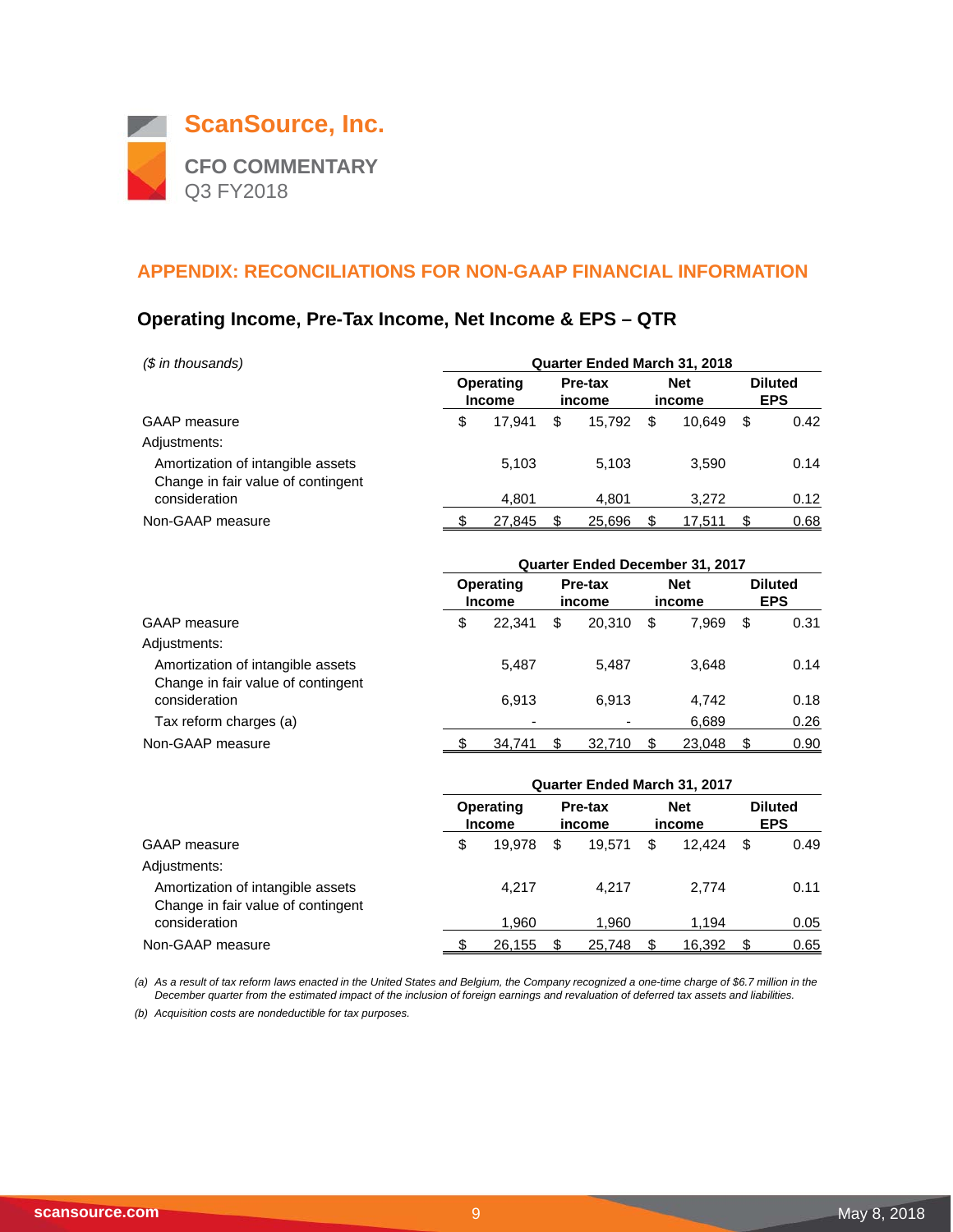

## **Net Sales, Constant Currency and Excluding Acquisitions (Organic Growth) – QTR**

| (\$ in thousands)                                              | WW Barcode, WW Comms.<br><b>NW &amp; Security</b> |    | & Services | <b>Consolidated</b> |
|----------------------------------------------------------------|---------------------------------------------------|----|------------|---------------------|
| For the quarter ended March 31, 2018:                          |                                                   |    |            |                     |
| Q3 FY18 net sales, as reported                                 | \$<br>604,322 \$                                  |    | 291,315 \$ | 895,637             |
| Foreign exchange impact (a)                                    | (12,949)                                          |    | (2,697)    | (15,646)            |
| Q3 FY18 net sales, constant currency                           | 591,373                                           |    | 288,618    | 879,991             |
| Less: Acquisitions                                             | (22, 361)                                         |    |            | (22, 361)           |
| Q3 FY18 net sales, constant currency excluding<br>acquisitions | 569,012 \$                                        |    | 288,618 \$ | 857,630             |
| Q3 FY17 net sales, as reported                                 | \$<br>548,971 \$                                  |    | 264,567 \$ | 813,538             |
| Less: Acquisitions                                             |                                                   |    |            |                     |
| Q3 FY17 net sales, excluding acquisitions                      | 548,971                                           | S. | 264,567 \$ | 813,538             |
| Y/Y % Change:                                                  |                                                   |    |            |                     |
| As reported                                                    | 10.1%                                             |    | 10.1%      | 10.1%               |
| <b>Constant currency</b>                                       | 7.7%                                              |    | 9.1%       | 8.2%                |
| <b>Constant currency, excluding acquisitions</b>               |                                                   |    |            |                     |
| (organic growth)                                               | 3.7%                                              |    | 9.1%       | 5.4%                |

*(a) Year-over-year sales growth excluding the translation impact of changes in foreign currency rates. Calculated by translating net sales for the quarter ended March 31, 2018 into U.S. dollars using the weighted average foreign exchange rates for the quarter ended March 31, 2017.*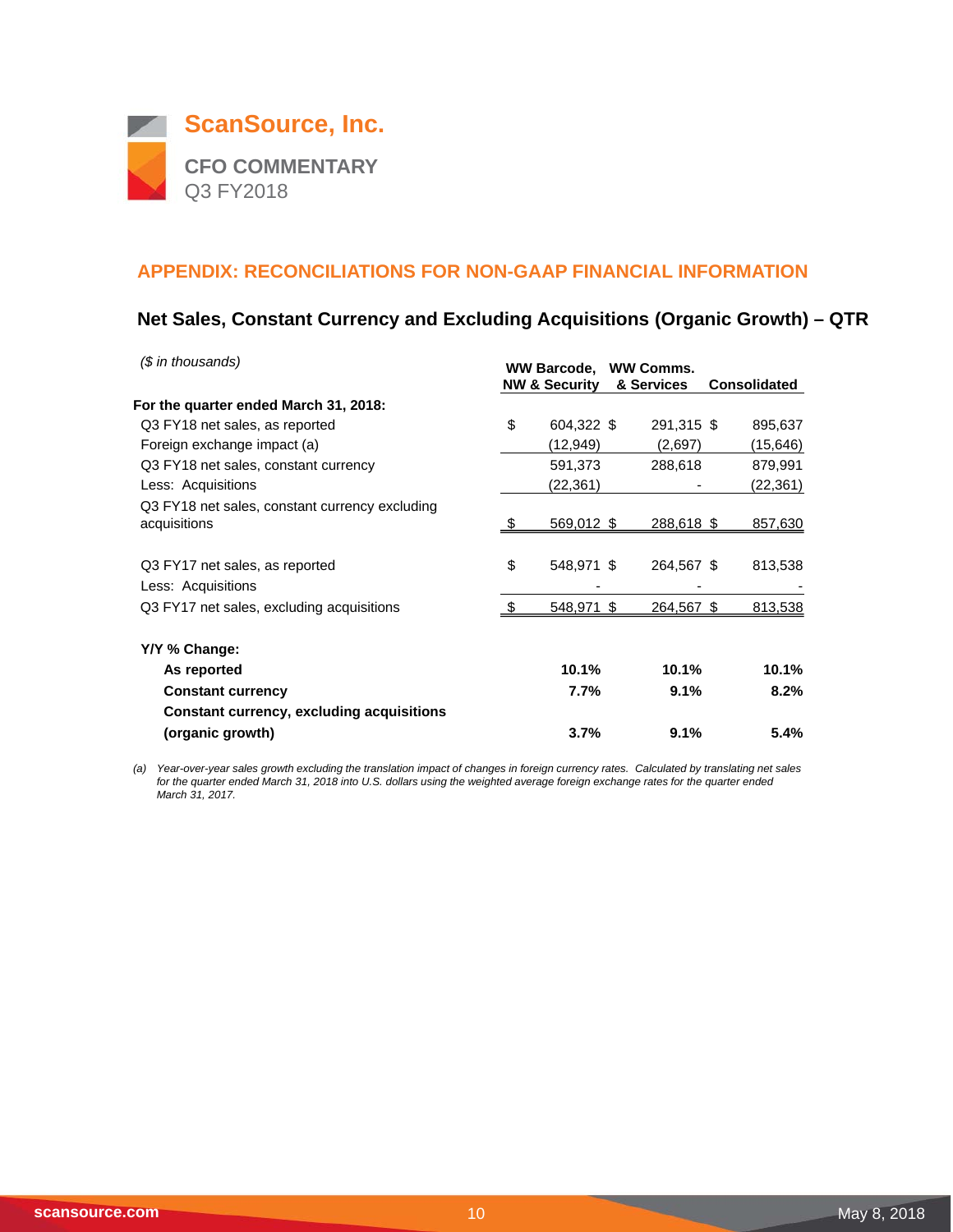

# **Highlights by Segment – QTR**

| (\$ in thousands)                                |    | Quarter Ended March 31, 2018                   |      |                                |      |                          |      |                     |                                        |           |
|--------------------------------------------------|----|------------------------------------------------|------|--------------------------------|------|--------------------------|------|---------------------|----------------------------------------|-----------|
|                                                  |    | <b>WW Barcode,</b><br><b>NW &amp; Security</b> |      | <b>WW Comms.</b><br>& Services |      | Corporate                |      | <b>Consolidated</b> | <b>YTD FY18</b><br><b>Consolidated</b> |           |
| Net sales                                        | \$ | 604.322                                        | - \$ | 291,315                        | \$   |                          | - \$ | 895,637             | \$                                     | 2,852,408 |
| GAAP operating income                            | \$ | 11,566                                         | - \$ | 6,375                          | - \$ |                          | - \$ | 17.941              | \$                                     | 47.880    |
| Adjustments:                                     |    |                                                |      |                                |      |                          |      |                     |                                        |           |
| Amortization of intangible assets                |    | 2.310                                          |      | 2,793                          |      |                          |      | 5,103               |                                        | 15,600    |
| Change in fair value of contingent consideration |    |                                                |      | 4,801                          |      |                          |      | 4.801               |                                        | 28,595    |
| <b>Acquisition costs</b>                         |    |                                                |      |                                |      |                          |      |                     |                                        | 172       |
| Legal settlement                                 |    |                                                |      |                                |      | $\blacksquare$           |      |                     |                                        | 952       |
| Non-GAAP operating income                        |    | 13.876 \$                                      |      | 13,969                         | \$.  | $\overline{\phantom{a}}$ |      | 27,845              | \$                                     | 93,199    |
| GAAP operating income % (of net sales)           |    | 1.91%                                          |      | 2.19%                          |      | n/m                      |      | 2.00%               |                                        | 1.68%     |
| Non-GAAP operating income % (of net sales)       |    | 2.30%                                          |      | 4.80%                          |      | n/m                      |      | 3.11%               |                                        | 3.27%     |

| (\$ in thousands)                                |    | Quarter Ended December 31, 2017                |   |                                |           |        |                     |           |  |  |  |
|--------------------------------------------------|----|------------------------------------------------|---|--------------------------------|-----------|--------|---------------------|-----------|--|--|--|
|                                                  |    | <b>WW Barcode,</b><br><b>NW &amp; Security</b> |   | <b>WW Comms.</b><br>& Services | Corporate |        | <b>Consolidated</b> |           |  |  |  |
| Net sales                                        | \$ | 719.786                                        | S | 312,426                        | \$.       | $\sim$ | - \$                | 1,032,212 |  |  |  |
| GAAP operating income                            | \$ | 15,542 \$                                      |   | 6,799                          | \$        |        | - \$                | 22,341    |  |  |  |
| Adjustments:                                     |    |                                                |   |                                |           |        |                     |           |  |  |  |
| Amortization of intangible assets                |    | 2,309                                          |   | 3,177                          |           |        |                     | 5,487     |  |  |  |
| Change in fair value of contingent consideration |    |                                                |   | 6,913                          |           |        |                     | 6,913     |  |  |  |
| Non-GAAP operating income                        |    | 17,852                                         |   | 16,889                         |           |        | - \$                | 34,741    |  |  |  |
| GAAP operating income % (of net sales)           |    | 2.16%                                          |   | 2.18%                          |           | n/m    |                     | 2.16%     |  |  |  |
| Non-GAAP operating income % (of net sales)       |    | 2.48%                                          |   | 5.41%                          |           | n/m    |                     | 3.37%     |  |  |  |

| (\$ in thousands)                                |    | Quarter Ended March 31, 2017 |                                |         |           |      |                     |         |  |  |  |
|--------------------------------------------------|----|------------------------------|--------------------------------|---------|-----------|------|---------------------|---------|--|--|--|
|                                                  |    | <b>WW Barcode.</b>           | <b>WW Comms.</b><br>& Services |         |           |      |                     |         |  |  |  |
|                                                  |    | <b>NW &amp; Security</b>     |                                |         | Corporate |      | <b>Consolidated</b> |         |  |  |  |
| Net sales                                        | \$ | 548.971                      | \$                             | 264.567 | \$        | - \$ |                     | 813,538 |  |  |  |
| GAAP operating income                            | \$ | $11,175$ \$                  |                                | 8,803   | \$        | - \$ |                     | 19,978  |  |  |  |
| Adjustments:                                     |    |                              |                                |         |           |      |                     |         |  |  |  |
| Amortization of intangible assets                |    | 1.098                        |                                | 3.119   |           |      |                     | 4.217   |  |  |  |
| Change in fair value of contingent consideration |    |                              |                                | 1.960   |           |      |                     | 1,960   |  |  |  |
| Acquisition costs                                |    |                              |                                |         |           |      |                     |         |  |  |  |
| Non-GAAP operating income                        |    | 12,273                       |                                | 13,882  |           |      |                     | 26,155  |  |  |  |
| GAAP operating income % (of net sales)           |    | 2.04%                        |                                | 3.33%   |           | n/m  |                     | 2.46%   |  |  |  |
| Non-GAAP operating income % (of net sales)       |    | 2.24%                        |                                | 5.25%   |           | n/m  |                     | 3.21%   |  |  |  |

*n/m = not meaningful*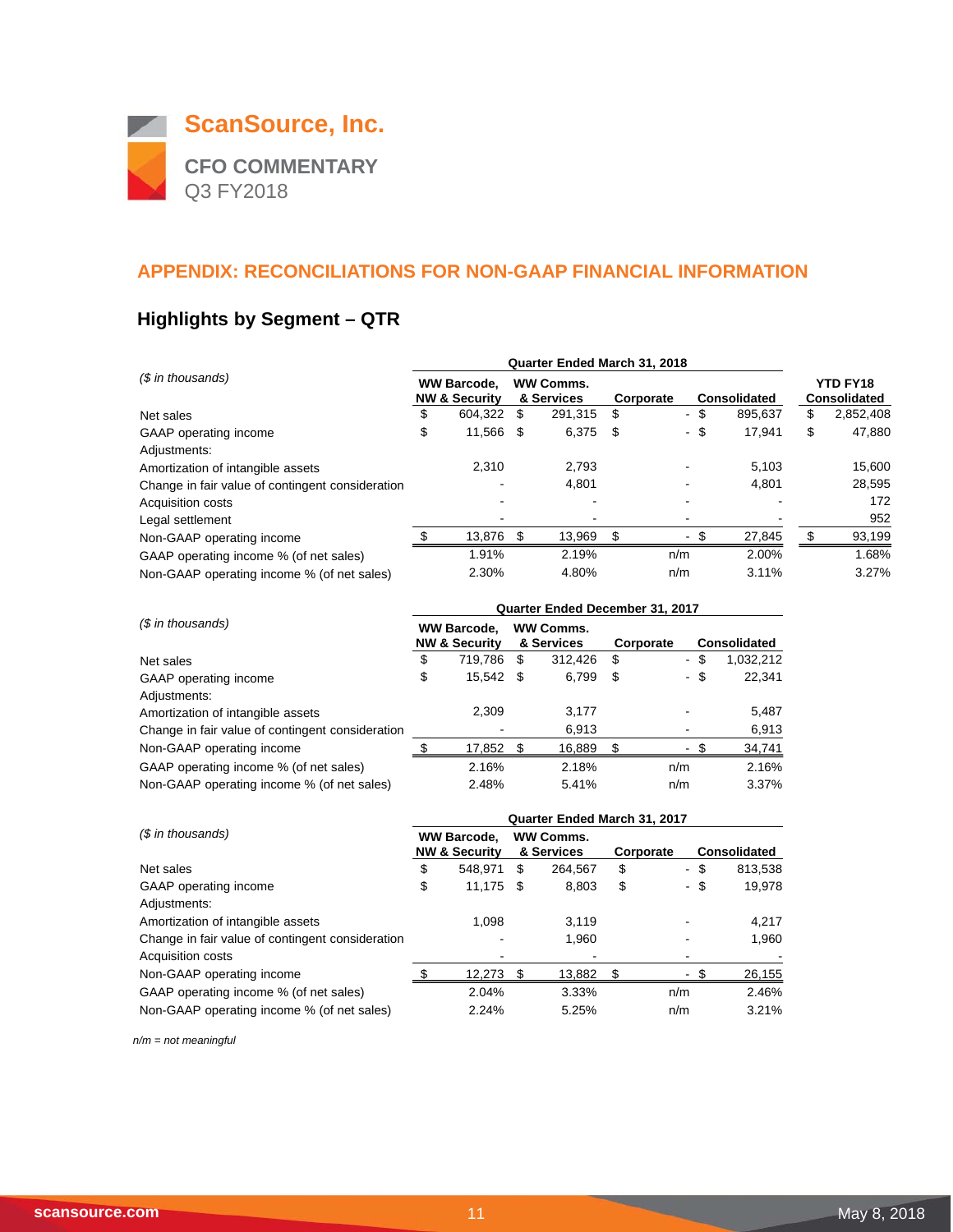

## **Average Return on Invested Capital**

| (\$ in thousands)                                            |    |              |                |         |            |      |                |         |         |
|--------------------------------------------------------------|----|--------------|----------------|---------|------------|------|----------------|---------|---------|
|                                                              |    | Q3 FY18      | <b>Q2 FY18</b> | Q1 FY18 |            |      | <b>Q4 FY17</b> | Q3 FY17 |         |
| Adjusted return on invested capital (ROIC), annualized (a)   |    | 11.2%        | 13.3%          |         | 13.0%      |      | 13.2%          |         | 12.6%   |
| Reconciliation of Net Income to Adjusted EBITDA              |    |              |                |         |            |      |                |         |         |
| Net income - GAAP                                            | \$ | 10,649       | \$<br>7,969 \$ |         | $4,147$ \$ |      | 18,970         | \$      | 12,424  |
| Plus:                                                        |    |              |                |         |            |      |                |         |         |
| Interest expense                                             |    | 2,784        | 2,285          |         | 1,585      |      | 934            |         | 780     |
| Income taxes                                                 |    | 5.143        | 12,342         |         | 2,633      |      | 4.450          |         | 7,147   |
| Depreciation and amortization                                |    | 9,438        | 9,901          |         | 8,864      |      | 6,276          |         | 6,880   |
| <b>EBITDA</b>                                                |    | 28,014       | 32,497         |         | 17,229     |      | 30,630         |         | 27,231  |
| Adjustments:                                                 |    |              |                |         |            |      |                |         |         |
| Change in fair value of contingent consideration             |    | 4,801        | 6,913          |         | 16,881     |      | 1,290          |         | 1,960   |
| <b>Acquisition costs</b>                                     |    |              |                |         | 172        |      | 422            |         |         |
| Interest income related to tax settlement                    |    |              |                |         |            |      | (1,382)        |         |         |
| Legal settlement, net of attorney fees                       |    |              |                |         | 952        |      |                |         |         |
| Adjusted EBITDA (numerator for ROIC)(non-GAAP)               | S. | 32,815       | \$<br>39,410   | \$      | 35,234     | S.   | 30,960         | \$      | 29,191  |
| <b>Invested Capital Calculation</b>                          |    |              |                |         |            |      |                |         |         |
| Equity - beginning of the quarter                            | \$ | 860,787      | \$<br>852,976  | - \$    | 837,145    | - \$ | 808,719        | \$      | 787,536 |
| Equity - end of quarter                                      |    | 877.796      | 860,787        |         | 852,976    |      | 837,145        |         | 808,719 |
| Adjustments:                                                 |    |              |                |         |            |      |                |         |         |
| Change in fair value of contingent consideration, net of tax |    | 3,272        | 4,742          |         | 11,005     |      | 680            |         | 1,194   |
| Acquisition costs, net of tax                                |    |              |                |         | 172        |      | 422            |         |         |
| Tax settlement and related interest income, net of tax       |    |              |                |         | 771        |      | (5,370)        |         |         |
| Tax reform charges                                           |    |              | 6,689          |         |            |      |                |         |         |
| Average equity                                               |    | 870,928      | 862,597        |         | 851,035    |      | 820,798        |         | 798,725 |
| Average funded debt (b)                                      |    | 315,872      | 311,327        |         | 224,956    |      | 117,970        |         | 137,597 |
| Invested capital (denominator for ROIC)(non-GAAP)            | \$ | 1,186,800 \$ | 1,173,924 \$   |         | 1,075,991  |      | 938,768        | S.      | 936,322 |

*(a) Calculated as net income plus interest expense, income taxes, depreciation and amortization (EBITDA), annualized divided by invested capital for the period. Adjusted EBITDA reflects other adjustments for non-GAAP measures.*

*(b) Average daily amounts outstanding on short-term and long-term interest-bearing debt.*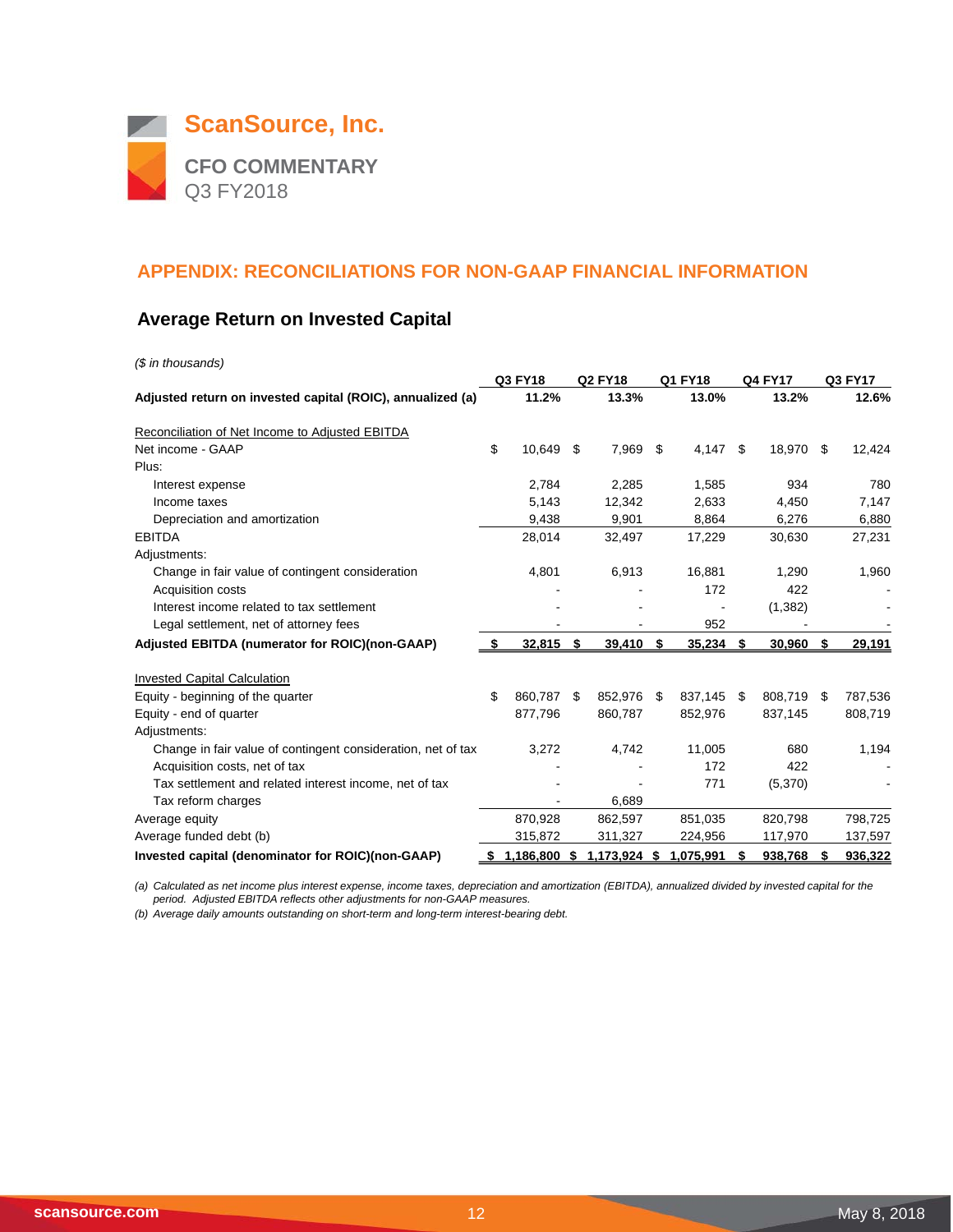

## **Net Debt and EBITDA Metrics**

*(\$ in thousands)*

|                                                           |     | Q3 FY18       | <b>Q2 FY18</b> | Q1 FY18                                                           | <b>Q4 FY17</b> | Q3 FY17              | <b>Q2 FY17</b>     | Q1 FY17              |     | Q4 FY16   |
|-----------------------------------------------------------|-----|---------------|----------------|-------------------------------------------------------------------|----------------|----------------------|--------------------|----------------------|-----|-----------|
| Debt (Q/E)                                                |     | $$282.158$ \$ | 360,932 \$     | 285,763 \$                                                        |                | 97,300 \$ 113,934 \$ | 141.666 \$ 166.141 |                      | \$. | 76,856    |
| Less: Cash and cash equivalents (Q/E)                     |     | (35,361)      | (35, 435)      | (23, 616)                                                         | (56,094)       | (62, 187)            | (45,071)           | (45, 125)            |     | (61, 400) |
| Net debt (Q/E)                                            |     |               |                | $$246,797$ \$ 325,497 \$ 262,147 \$                               | 41,206 \$      | 51,747 \$            |                    | 96,595 \$ 121,016 \$ |     | 15,456    |
|                                                           |     |               |                |                                                                   |                |                      |                    |                      |     |           |
| Reconciliation of Net Income to Adjusted<br><b>EBITDA</b> |     |               |                |                                                                   |                |                      |                    |                      |     |           |
| Net income - GAAP                                         | \$  | 10,649 \$     | 7,969 \$       | 4,147 \$                                                          | 18,970 \$      | $12,424$ \$          | 23,037 \$          | 14,816 \$            |     | 12,925    |
| Plus:                                                     |     |               |                |                                                                   |                |                      |                    |                      |     |           |
| Interest expense                                          |     | 2,784         | 2,285          | 1,585                                                             | 934            | 780                  | 912                | 589                  |     | 440       |
| Income taxes                                              |     | 5,143         | 12,342         | 2,633                                                             | 4,450          | 7,147                | 12,744             | 7,908                |     | 5,678     |
| Depreciation and amortization                             |     | 9,438         | 9,901          | 8,864                                                             | 6,276          | 6,880                | 6,588              | 5,224                |     | 4,584     |
| <b>EBITDA</b>                                             |     | 28,014        | 32,497         | 17,229                                                            | 30,630         | 27,231               | 43,281             | 28,537               |     | 23,627    |
| Adjustments:                                              |     |               |                |                                                                   |                |                      |                    |                      |     |           |
| Change in fair value of contingent                        |     |               |                |                                                                   |                |                      |                    |                      |     |           |
| consideration                                             |     | 4.801         | 6,913          | 16.881                                                            | 1,290          | 1,960                | 1,791              | 169                  |     | (3,226)   |
| Acquisition costs                                         |     |               |                | 172                                                               | 422            |                      | 335                | 498                  |     | 553       |
| Interest income related to tax                            |     |               |                |                                                                   |                |                      |                    |                      |     |           |
| settlement                                                |     |               |                |                                                                   | (1, 382)       |                      |                    |                      |     |           |
| Legal settlement, net of attorney fees                    |     |               |                | 952                                                               |                | $\blacksquare$       | (12, 777)          |                      |     |           |
| Adjusted EBITDA (non-GAAP)                                | -\$ | 32,815 \$     | 39,410 \$      | $35,234$ \$                                                       | $30,960$ \$    | 29,191 \$            | 32,630 \$          | 29,204 \$            |     | 20,954    |
| Adjusted EBITDA, TTM (a)                                  |     |               |                | $$138,419$ \$ 134,795 \$ 128,015 \$ 121,985 \$ 111,979 \$ 110,284 |                |                      |                    |                      |     |           |
| Net Debt / Adjusted EBITDA, TTM (a)                       |     | 1.8x          | 2.4x           | 2.0x                                                              | 0.3x           | 0.5x                 | 0.9x               |                      |     |           |

*(a) Adjusted EBITDA for the trailing 12-month period*